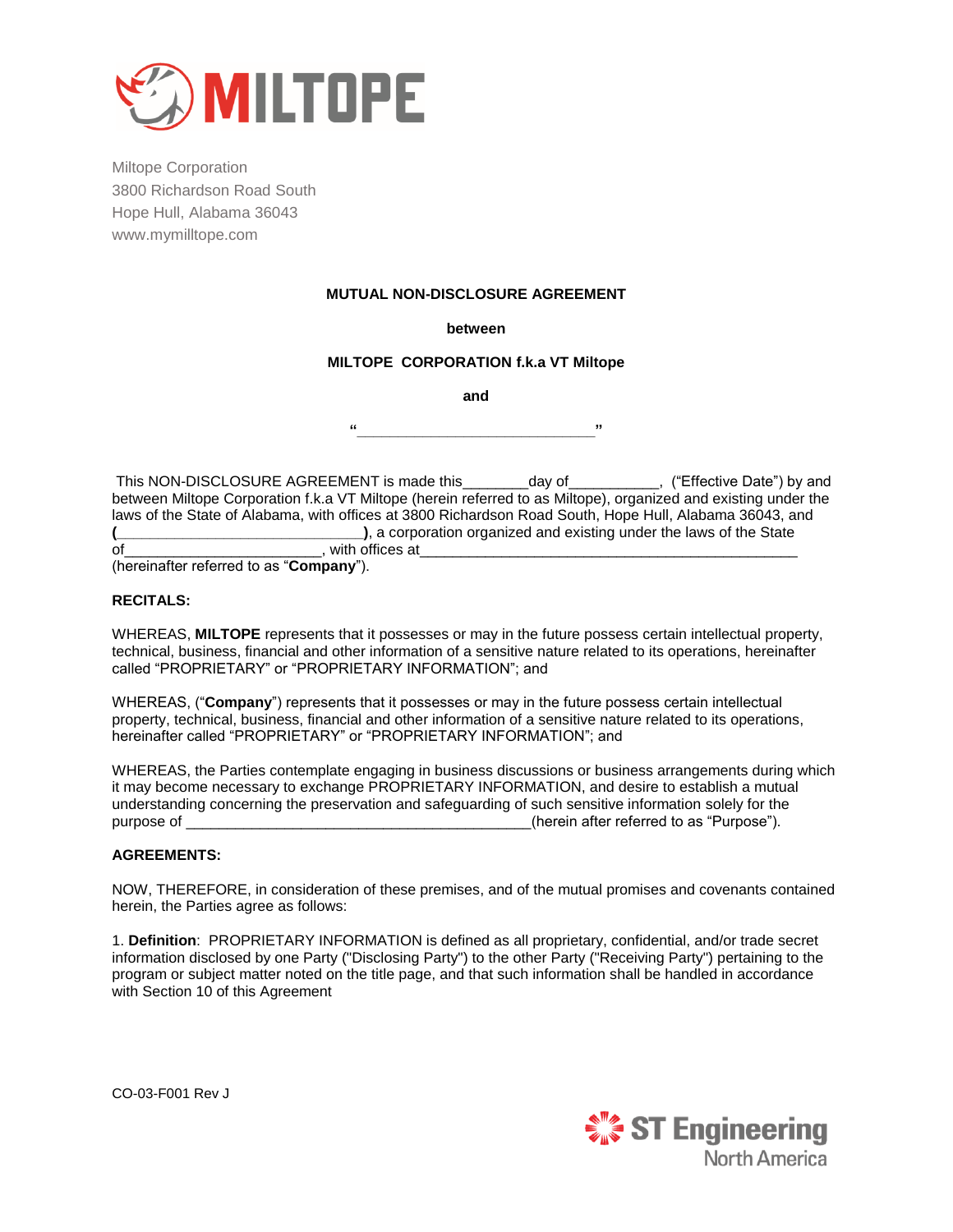

2. **Authorized Arrangement**: That this NON-DISCLOSURE AGREEMENT shall not be construed as a sales agreement, teaming agreement, joint venture or other such arrangement; rather, the Parties expressly agree that this NON-DISCLOSURE AGREEMENT is solely for the purpose of protecting PROPRIETARY INFORMATION.

3. **License/Warranty**: That nothing in this NON-DISCLOSURE AGREEMENT shall be deemed to grant a license, directly or by implication, estoppel, or otherwise, under any intellectual, industrial, or other property right associated with any information disclosed under this NON-DISCLOSURE AGREEMENT, whether such information is PROPRIETARY or not. Each party warrants that it has the right to make the disclosures under this Agreement. No other warranties are made by either party under this agreement. Any information exchanged under this agreement is provided "AS IS"**.** 

4**. Privity**:That any communications by the Company (or its authorized resellers/partners on its behalf) directly with the Government or Miltope's prime customer shall only be done through prior written approval from a Miltope authorized representative, or if communications is initiated by the Government or Miltope's prime customer, Company shall immediately refer any such direct communications to Miltope in order for Miltope to respond to the Government or Prime's query/concern/clarification.

5. **Protection under NDA**: During the term of this NON-DISCLOSURE AGREEMENT, the Parties, to the extent of their right to do so, may exchange information that is considered by the disclosing Party to be PROPRIETARY. If such information is in a written format, including electronic media, then for such information to be considered PROPRIETARY and subject to this NON-DISCLOSURE AGREEMENT, it shall be identified in writing at the time of disclosure by an appropriate legend, marking, stamp or positive written identification on the face thereof to be deemed PROPRIETARY. If such information is exchanged between the Parties orally or visually, then for such information to be considered PROPRIETARY and subject to this NON-DISCLOSURE AGREEMENT, it shall be identified as PROPRIETARY orally or visually at the time of disclosure and in writing within fourteen (14) calendar days after the oral or visual disclosure.

6. **Point of Contact**: That the points of contact for the Parties with respect to the exchange of PROPRIETARY INFORMATION are as follows:

| MILTOPE: | $^{66}$<br>,, |  |
|----------|---------------|--|
|          |               |  |
|          |               |  |
|          |               |  |
|          |               |  |
|          |               |  |

Each Party may revise its designation by written notice to the other at the address set forth above.

7. **Use of Proprietary Data**: That such PROPRIETARY INFORMATION delivered by the Disclosing Party to the Receiving Party shall be used solely for the purpose(s) described herein. No other use of the said PROPRIETARY INFORMATION is granted without the prior written consent of the Disclosing Party.

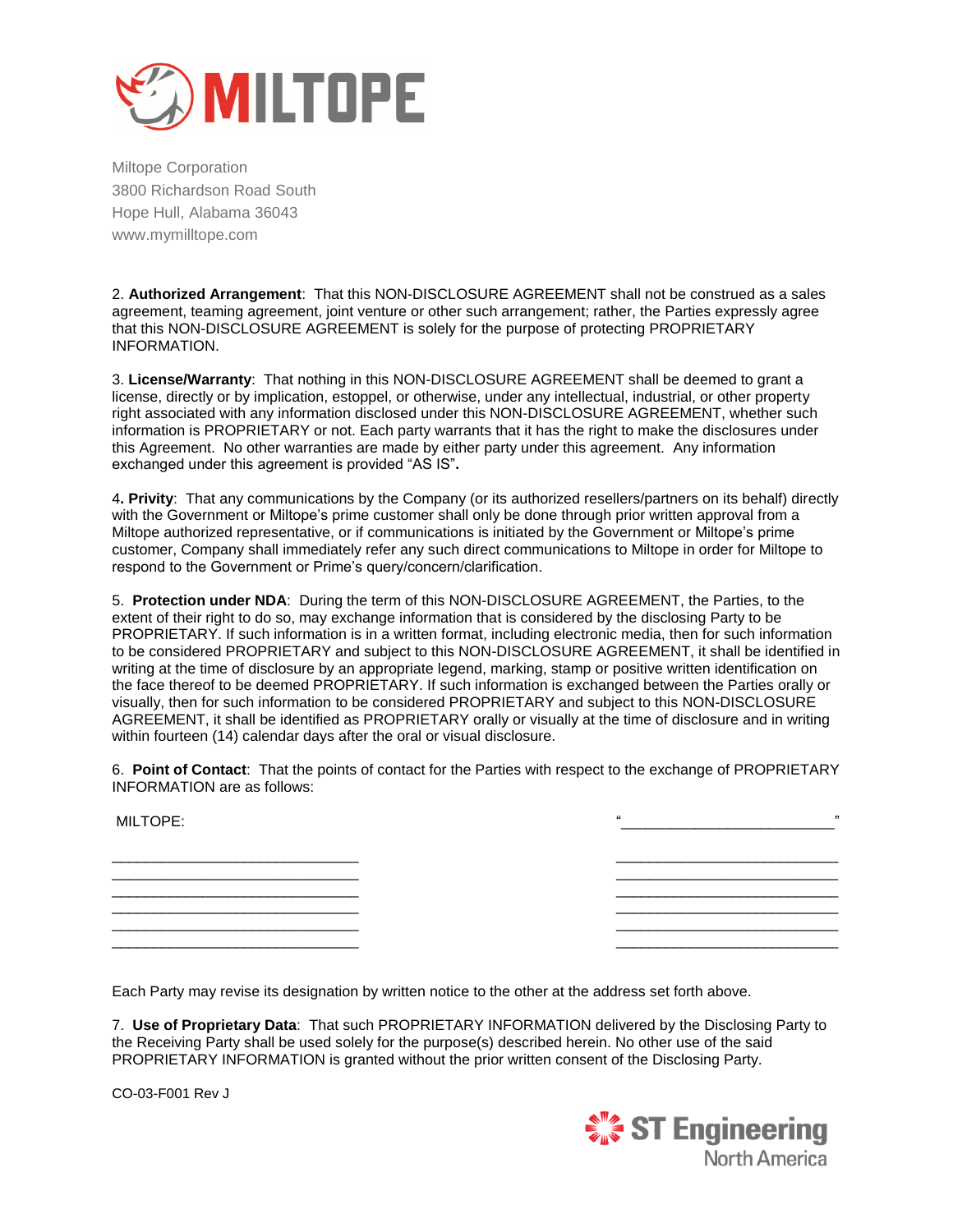

8. **Disclosure of Proprietary Information**: That from the date PROPRIETARY INFORMATION is disclosed until one (1) year after the date of termination of this NON-DISCLOSURE AGREEMENT, the receiving Party shall take reasonable steps to preserve in confidence PROPRIETARY INFORMATION and prevent disclosure thereof to third parties. Reasonable steps shall mean that the Receiving Party shall exercise the same degree of care to preserve and safeguard the Disclosing Party's PROPRIETARY INFORMATION as the Receiving Party uses to preserve and safeguard its own PROPRIETARY INFORMATION, but in no event less than reasonable care. If the Receiving Party becomes aware of an unauthorized disclosure it shall promptly act to mitigate any effect thereof, restrict further disclosure of PROPRIETARY INFORMATION, and provide notification to the Disclosing Party of the event, to include actions taken to preclude further disclosure. The Receiving Party shall further restrict disclosure of such PROPRIETARY INFORMATION to those of its employees and affiliates who have a need to know and who have been advised of and agreed, in writing, to the restrictions in this NON-DISCLOSURE AGREEMENT.

 9. **Term/Termination**: That this NON-DISCLOSURE AGREEMENT shall (unless extended by written mutual NON-DISCLOSURE AGREEMENT) automatically terminate three (3) years from the effective date. However, either party may terminate this Agreement before that date by providing a thirty (30) calendar days written notice to the other party. Termination shall not, however, affect the rights and obligations contained herein with respect to PROPRIETARY INFORMATION supplied prior to termination.

 10. **Applicability**: That this NON-DISCLOSURE AGREEMENT shall apply in lieu of and notwithstanding any preexisting legend or statement associated with any particular information or data exchanged, and the duties of the Parties with respect to protecting PROPRIETARY INFORMATION shall be determined exclusively by the terms and conditions of this NON-DISCLOSURE AGREEMENT.

11. **Exceptions**: That the obligations with respect to disclosing and using such PROPRIETARY INFORMATION, as set forth in paragraphs 7 and 8 of this NON-DISCLOSURE AGREEMENT are not applicable to any information that is:

A. In the public domain at the time of receipt or later enters the public domain thereafter through no fault of the Receiving Party, or

B. Known to the Receiving Party on an unrestricted basis prior to disclosure by the Disclosing Party as substantiated through antedated documentation, or

C. Independently developed by the Receiving Party as substantiated through antedated documentation, or

D. Lawfully disclosed on an unrestricted basis to the Receiving Party by a third party under conditions permitting such disclosure, or

E. Required to be disclosed pursuant to regulatory or judicial authority; provided, however, that in such case the Receiving Party shall notify the Disclosing Party of such requirement in sufficient time to permit the Disclosing Party to object.

12. **Reverse Engineering/Removal of Notices**: That the Receiving Party shall not reverse-engineer, decompile, or disassemble any hardware provided or software disclosed to it under this Non-Disclosure

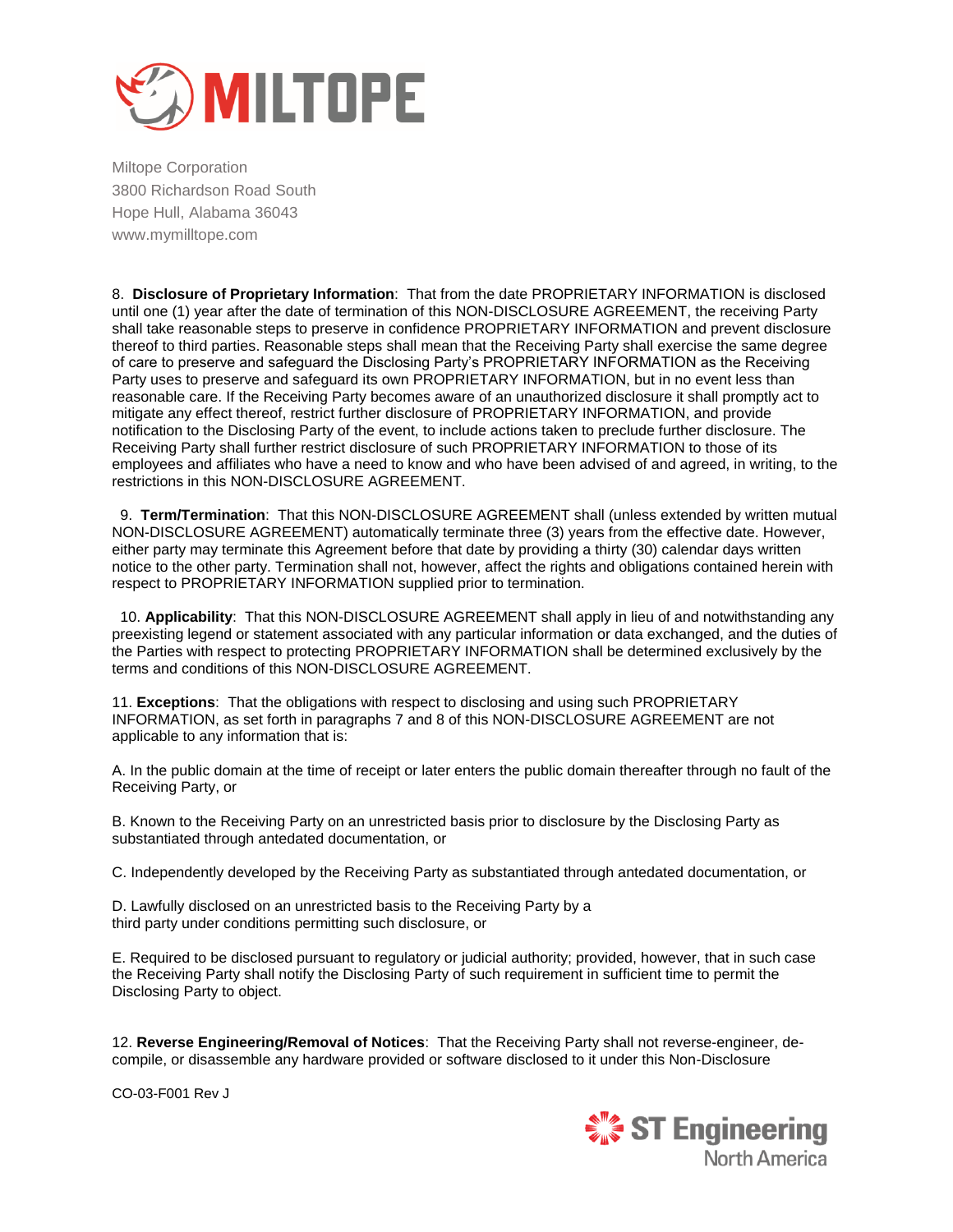

Agreement and shall not remove, overprint or deface any notice of confidentiality, copyright, trademark, logo, legend or other notices of ownership or confidentiality from any originals or copies of Confidential Information or objects that embody such confidential information that recipient obtains from the Disclosing Party.

13. **Assignment**: That the Parties hereto are independent contractors. Neither this NON-DISCLOSURE AGREEMENT nor any rights and obligations granted hereunder shall be assignable or otherwise transferable to any third party without the prior written consent of the other Party, which consent shall not be unreasonably withheld.

14. **Export Compliance**: That each Party agrees to comply with their respective laws and regulations concerning export control, which may be applicable to this Agreement. Each of the Parties also agrees to comply with the United States' export regulations including regulations pertaining to re-export. The United States' export regulations set forth in the International Traffic in Arms Regulation and the Export Administration Regulations require approval by the United States Government before the exchange of technical data subject to export control. The Disclosing Party may withhold the disclosure of any information pending compliance with all applicable laws and regulations concerning export control, at its sole discretion, without liability to the Receiving Party.

15. **Release of Information**: That neither Party will refer to this Agreement, or to any related activity or relationship with any other Party, for any promotional purpose or in any news release or public announcement without the prior written approval of the other Party.

16. **Modifications/Choice of State**: That neither party has an obligation under this Agreement to purchase any product or service from the other party. All additions or modifications to this Agreement must be made in writing and signed by both parties. This Agreement is the full understanding of the Parties relative to the protection of PROPRIETARY INFORMATION and supersedes all other understandings, any and all prior oral discussions and/or written correspondence or agreements between the parties with respect thereto. Neither party acquires any licenses or any other intellectual property rights of the other party under this Agreement. That this NON-DISCLOSURE AGREEMENT shall be governed by and interpreted in accordance with the laws of the State of Alabama.

17. **Return or Destroy Proprietary Information**: That the termination of this Agreement shall not affect either party's obligations and rights hereunder with respect to PROPRIETARY INFORMATION disclosed prior to termination. Upon termination, all written information and materials, and all copies thereof shall be either returned to the Disclosing Party or certified as destroyed by the Receiving Party to the Disclosing Party.

18. **Amendment**: This Agreement shall not be amended or modified, nor shall any waiver of any right hereunder be effective unless set forth in a document executed by duly authorized representatives of the Parties.

19. **Waiver**: The failure to exercise any right under this Agreement shall not be deemed to be a waiver of such right, and shall not affect the right to enforce each and every right hereof. The waiver of any breach of any term, provision, covenant or condition herein contained shall not be deemed to be a waiver of any subsequent, actionable breach.